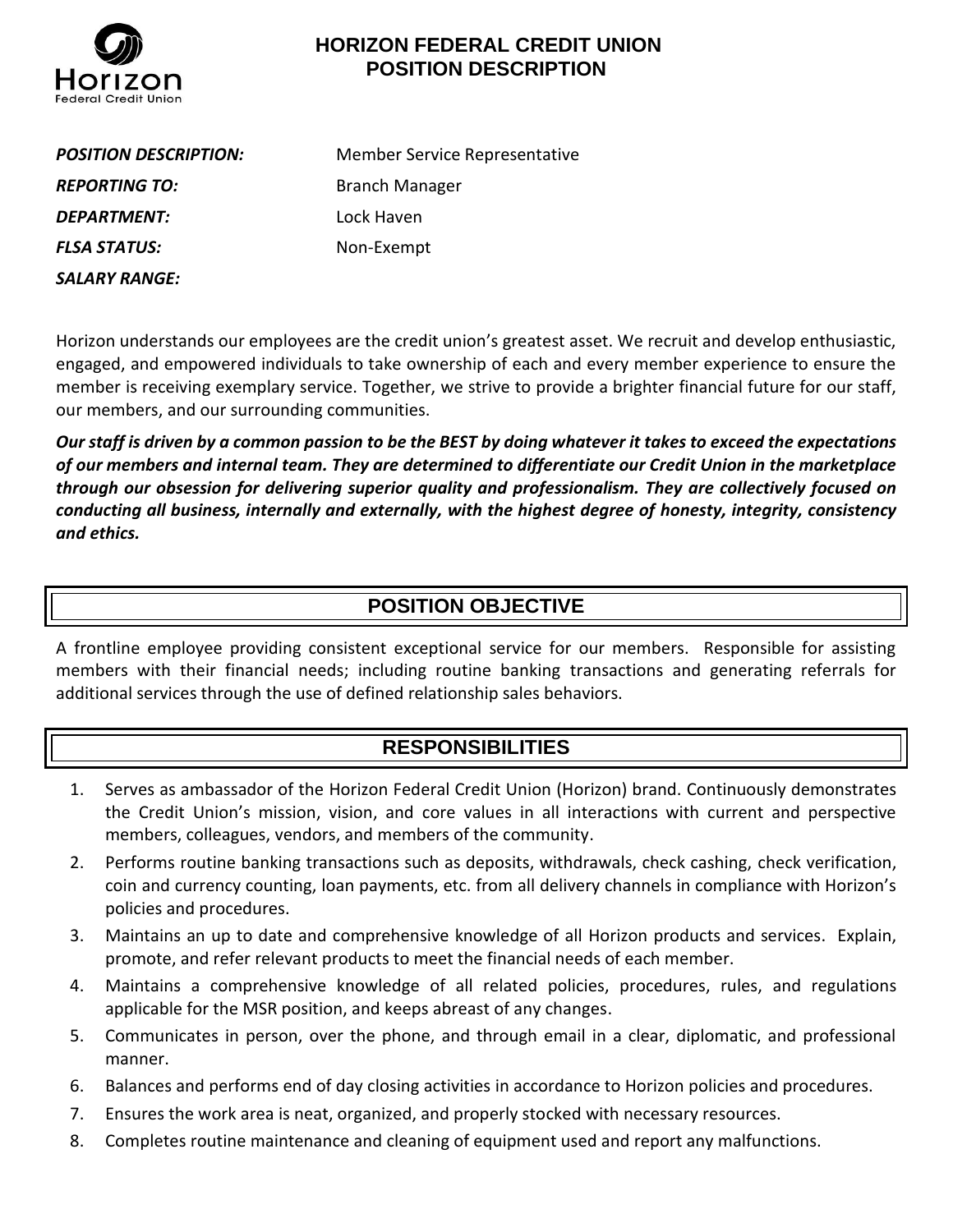- 9. Prevents controllable losses by strict adherence to security, compliance, and fraud & prevention policies and procedures.
- 10. Adheres to all policies and procedures described in the Employee Handbook.
- 11. Actively seeks solutions to member and team service complaints and escalates accordingly.
- 12. Actively participate in internal and external educational programs, schools, or conferences to continually develop greater knowledge and expertise. Take initiative for personal career development and seek opportunities to learn new skills.
- 13. Completes annual mandatory compliance and other trainings.
- 14. Willingly participates in Credit Union functions, committees, and events on a volunteer basis or as reasonably requested.
- 15. Works to become proficient in relationship sales behaviors utilized to identify and refer financial needs of our members. Develop individual goals and fully utilize and apply the tools, skills, and training that contribute to the growth and success of the organization.
- 16. Travels to other locations as needed.
- 17. Willingly works a flexible schedule that includes Saturdays and overtime as needed.
- 18. Completes all other duties as assigned and/or required.

# **QUALIFICATIONS**

### **Education and Experience:** High school diploma or equivalent.

### **Other:**

- Maintains a professional demeanor in appearance, communication, and action.
- Possesses a high level of interpersonal communication, both verbal and written.
- Well organized, able to multi-task and move quickly between priorities.
- Effectively work and remain calm under pressure and in tense situations.
- Maintains confidentiality of all members and employees, their business dealings and transactions.
- Solid working knowledge of PC-based programs.

### **Language Skills:**

Ability to read, analyze, and interpret financial reports and documents, periodicals, journals, reference resources, and training and policy manuals. Ability to comprehend and respond to common inquires or complaints from credit union members, colleagues, regulatory agencies, vendors, or members of the business community. Ability to effectively present job-related information to members and colleagues.

### **Mathematical Skills:**

Ability to count currency in denominational increments. Ability to compute discount, interest, profit, and loss; commission markup and selling price; and ratio, proportion, and percentage. Able to perform very simple algebra.

#### **Reasoning Skills:**

Ability to apply logical or scientific thinking to define problems, collect data, establish facts, and draw conclusions. Able to interpret a variety of technical instructions and can deal with multiple variables.